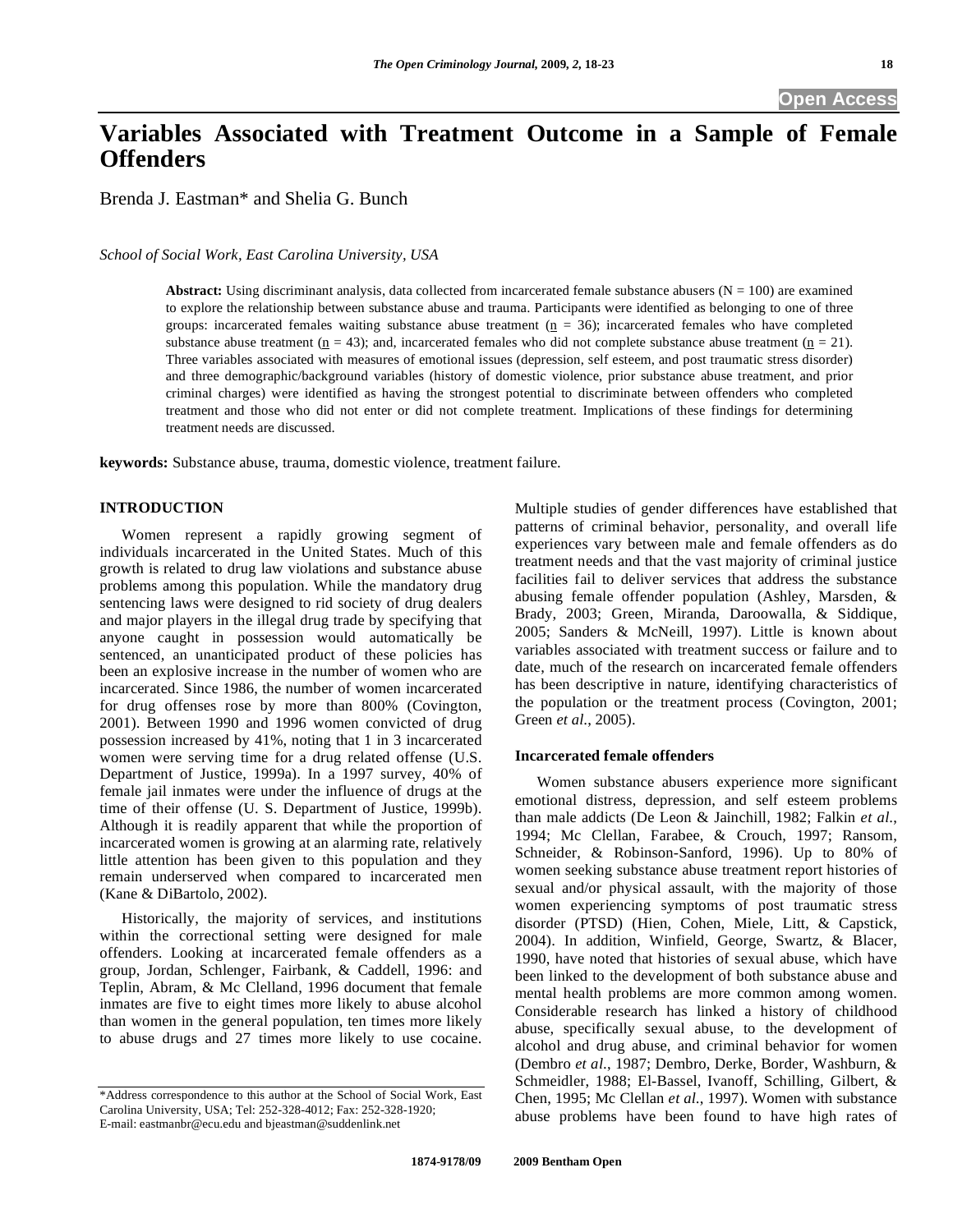repeated trauma (Grice, Brady, Dustan, *et al*., 1995; Fullilove, Fullilove, & Smith, *et al*., 1993).

 Incarcerated women experience rates of victimization that exceed non-incarcerated female populations. Research by Jordan *et al*., 1996; Lake, 1993; and Singer *et al*., 1995 has found that 78% to 85% of incarcerated women have experienced at least one traumatic event, compared to 69% of the general female population. Childhood abuse has been found to be common among incarcerated women, with 23% to 48% of women prisoners reporting such abuse (Greenfield, & Minor-Harper, 1991; Singer *et al*., 1995). It is not surprising that rates of Post Traumatic Stress Disorder, which is closely related to abuse and victimization, are also high among the female prison population. Telpin, *et al*., 1996 found that among jail detainees PTSD had a prevalence rate of 33% lifetime and 22% for the current admission. These rates of PTSD are more than three times higher than the rates of PTSD reported by Kessler *et al*., 1995, in a community sample of women. Additional data reveal that in a population of individuals suffering from alcohol dependence, women, are more than twice as likely as men to have experienced PTSD during their lifetime (Kessler *et al* 1995). The co-occurrence of substance abuse disorders and PTSD among incarcerated women has been found to be quite high (Zlotnick, 1997). Rates of current PTSD among clients in treatment for substance use disorders range from 11% to 59% (Najavits *et al*., 1997). Research has consistently shown that substance dependent individuals with co morbid PTSD evidenced a more severe clinical profile and worse treatment prognosis than individuals with substance use disorder alone (Brady, Killen, Saledin, Dansky, & Becker, 1994).

 Commonly occurring conditions among incarcerated substance abusing women include, physical abuse, sexual abuse, serious emotional problems, depression, experiences of trauma, and PTSD. Though the clinical literature discusses these factors in detail, empirical investigations exploring their relationship to substance abuse treatment are noticeably absent. Given this omission, the purpose of the present study is to investigate whether these conditions are related to treatment outcome.

# **METHOD**

# **Participants**

 Participants in this study were 100 incarcerated females recruited from two correctional facilities housing a residential substance abuse treatment program on the grounds of their respective institutions. All potential participants approached for the study gave their written consent and were informed that their status in treatment or parole eligibility was not contingent on participation in the study. Participants were classified as belonging to one of three groups: incarcerated females waiting substance abuse treatment (hereinafter, Group 1,  $n = 36$ ); incarcerated females who have completed substance abuse treatment (hereinafter, Group 2,  $n = 43$ ); and, incarcerated females who did not complete substance abuse treatment (hereinafter, Group 3,  $n = 21$ ). Potential participants who did not meet the criteria for one of the three designated classifications were eliminated from the study.

### **Measures**

## *Addiction Severity Index*

The Addiction Severity Index,  $5<sup>th</sup>$  edition (ASI) (McLellan *et al*., 1992) was used to measure severity of drug and alcohol use and impairment in five associated areas (family/social, legal, and employment, psychological, medical). Scores on the ASI are composites summarizing across the variables in each of the seven major problem areas. Participants in this study were administered the ASI at intake to incarceration and were asked to focus on the 30 day time period prior to their incarceration.

# *Beck Depression Inventory*

 The Beck Depression Inventory (BDI) (Beck, 1967) is a 21-item, forced choice inventory that is a widely used measure of depression. While the scale originally was developed to identify clinically depressed individuals, it has been validated for use with nonpsychiatric populations with well established reliability and validity (Beck, Steer, & Garbin, 1988). The BDI scores range from 0 to 39, with higher scores being indicative of more severe levels of depression.

# *Trauma Life Events Questionnaire*

 The history of traumatic events was measured by the Traumatic Life Events Questionnaire (Kubany, 2004). This instrument assesses exposure to a broad spectrum of 21 potentially traumatic events. The Traumatic Life Events Questionnaire (TELQ) is comprised of 24 items developed from multiple sources of information to enhance content validity across the domain of important traumatic events. Respondents indicate whether they had the life experience and if so, at what frequency. The TLEQ does not produce a formal test score. Kappa coefficients for substance abuse populations ranged from .60 to .91.

# *The PTSD Screening and Diagnostic Scale*

 The PTSD Screening and Diagnostic Scale (PSDS) (Kubany, 2004) is a 38 item self report questionnaire for assessing PTSD symptoms and detecting the presence of PTSD as defined by the DSM-IV diagnostic criteria. Respondents are instructed to indicate the degree to which they experience each of the symptoms in the past 30 days. Respondents are given five response options to each symptom question that range from  $0 =$  "Absent or did not occur" to  $4 =$  "Present to an extreme or severe degree." Respondents are also asked whether they have experienced PTSD symptoms for longer than 30 days. In four separate samples of physically and/or sexually abused women, the Cronbach's alpha coefficient ranged from .80 to .91 PSDS.

# *Rosenberg Self Esteem*

 The Rosenberg Self Esteem Scale (Rosenberg, 1965) is a 10 item scale designed to assess general feelings of self acceptance and self respect. The scale generally has high reliability: test-retest correlations are typically in the range of .82 to .88, and Cronbach's alpha for various samples are in the range of .77 to .88. Scores range from 0 to 30 with lower scores being indicative of lesser feelings of self acceptance and respect.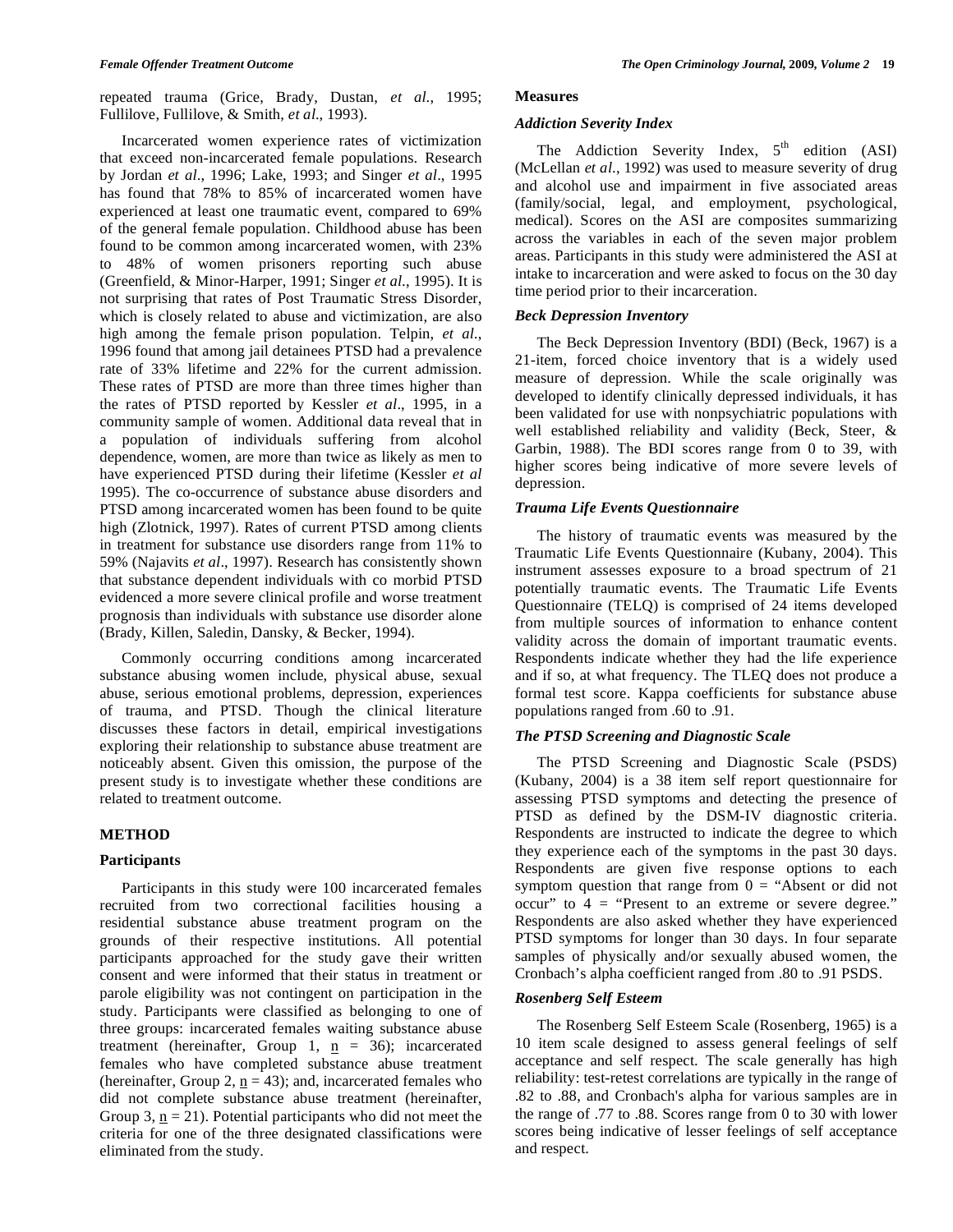#### *Background Information*

 Participant background information was obtained from both record review and participant interviews. Background characteristics from official records included race, ethnicity, prior criminal history, marital status prior to incarceration, history of domestic violence victimization, employment history, educational attainment, type of drug used prior to arrest, history of prior treatment for drug and/or alcohol, and history of substance abuse in family.

#### **Procedure**

 The study was exploratory in nature and employed a separate sample pretest posttest design. Though not inherently strong, the design is considered worth while and represents a feasible alternative for the researcher in field settings (Campbell and Stanley, 1963). Data were collected in two stages; the first involved a record review to collect demographic, criminal history, and ASI scores on study participants. The second stage of data collection involved a direct contact protocol with the participants. Both the participant and researcher had a copy of the study questionnaire. Each question was read aloud by the investigator while the participant marked her answers on a reply sheet.

# **RESULTS**

#### **Participant Characteristics**

The age of participants ranged from 21 to 46 years with a mean age of  $32.8$  years (SD = 4.8). The majority of participants were either African American (59%) or Caucasian (26%). Over 65% of the women had not completed high school and over 10% reported less than an eighth grade education. Only 16% of the women were currently married while 56% reported living with a partner prior to their incarceration. Less than half of the participants reported being employed prior to their incarceration in either full time or part time positions. One third of the participants (31%) had a history of prior treatment for substance abuse. Table **1** outlines the characteristics on all demographic and background variables for the sample as a whole and for the three sub-samples.

#### **Discriminant Analysis**

 In order to assess possible differences between groups, One Way Analysis of Variance was conducted on demographic and background variables. No Significant differences were observed among the three groups for any of the demographic or background variables. Discriminant

#### **Table 1. Demographic and Background Variables: Total Sample and Sub-Samples**

| <b>Variable</b>                        | <b>Total Sample</b> | Group 1                            | Group 2                             | Group 3                                         |
|----------------------------------------|---------------------|------------------------------------|-------------------------------------|-------------------------------------------------|
|                                        | $(N = 100)$         | <b>Pre-Treatment</b><br>$(n = 36)$ | <b>Post Treatment</b><br>$(n = 43)$ | <b>Did not Complete Treatment</b><br>$(n = 21)$ |
|                                        |                     |                                    |                                     |                                                 |
| $M$ Age                                | 32.8                | 29.7                               | 35.5                                | 32.9                                            |
| Race                                   |                     |                                    |                                     |                                                 |
| Caucasian                              | 26.2%               | 26.9%                              | 28.3%                               | 21.9%                                           |
| African American                       | 58.8% 8.2%          | 56.5% 6.2%                         | 61.7%<br>4.8% 5.2%                  | 58.1%                                           |
| Latino                                 | 7.3%                | 10.2%                              |                                     | 13.4%                                           |
| Other                                  |                     |                                    |                                     | 6.6%                                            |
| Full Scale IQ (M Score)                | 80.8                | 82.3                               | 80.7                                | 79.2                                            |
| History of Domestic Violence           | 77.4%               | 75.9%                              | 77.5%                               | 80.2%                                           |
| History of Substance Abuse Treatment   | 31.4%               | 32.2%                              | 30.7%                               | 31.7%                                           |
| Prior Criminal Charges                 | 46.7%               | 46.2%                              | 47.3%                               | 46.5%                                           |
| Education (highest grade               |                     |                                    |                                     |                                                 |
| completed)                             | 2.3%                | 1.2%                               | 1.1%                                | 4.5%                                            |
| Primary $(1-6)$                        | 9.4%                | 9.2%                               | 6.6%                                | 12.3%                                           |
| Intermediate (7-8)                     | 21.5%               | 23.5%                              | 18.1%                               | 24.1%                                           |
| High school                            | 15.8%               | 15.2%                              | 13.5%                               | 18.8%                                           |
| 9                                      | 18.1%               | 19.9%                              | 15.1%                               | 20.5%                                           |
| 10                                     | 30.1%               | 33.6%                              | 36.1%                               | 20.7%                                           |
| 11                                     | 2.8%                | 2.9%                               | 5.2%                                | 0.0%                                            |
| 12                                     |                     |                                    |                                     |                                                 |
| More than high                         |                     |                                    |                                     |                                                 |
| School                                 |                     |                                    |                                     |                                                 |
| <b>Employed Prior to Incarceration</b> | 48.8%               | 58.7%                              | 76%                                 | 10.2%                                           |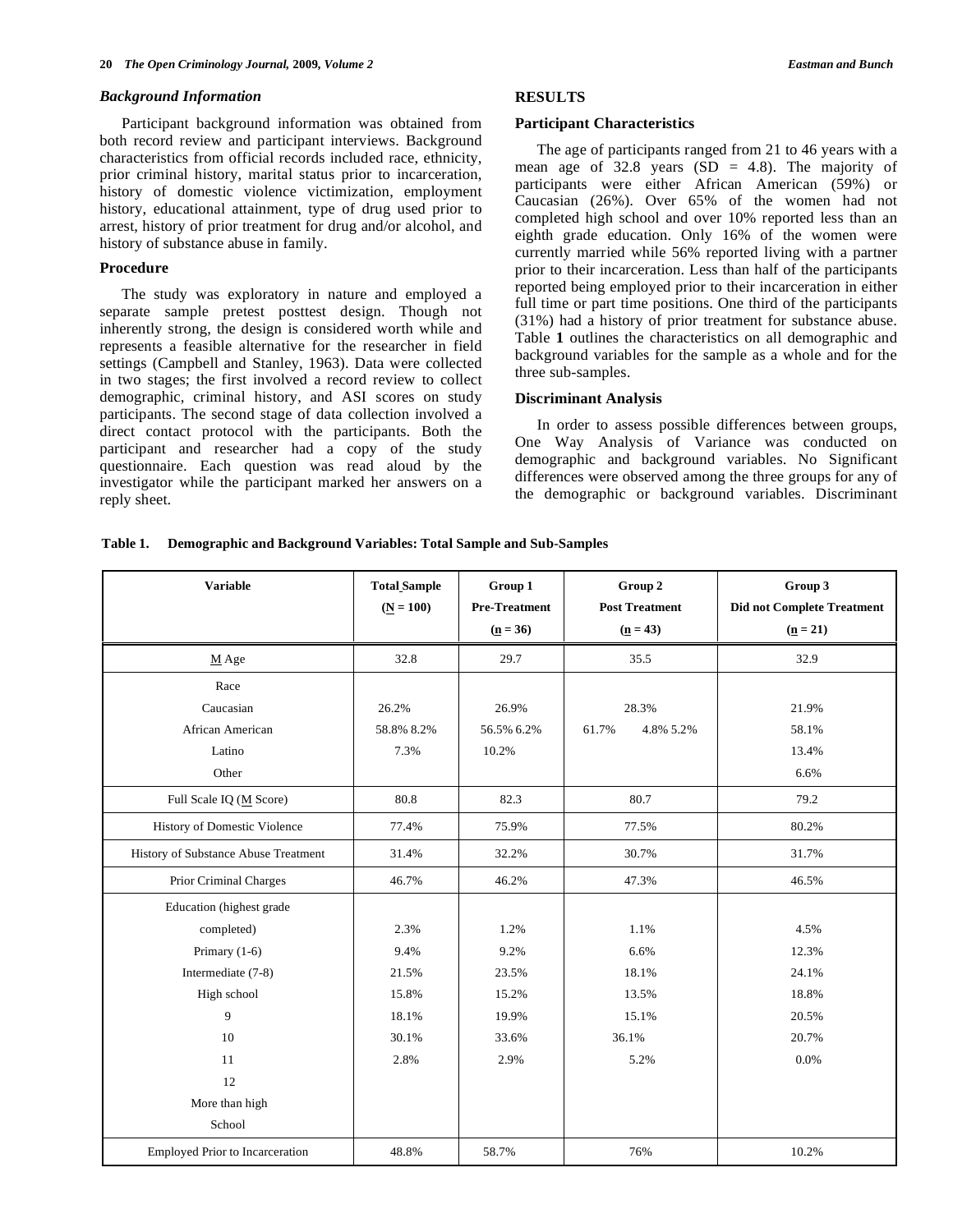analysis is a statistical technique which allows investigation of differences between two or more groups relative to several variables simultaneously. Linear combinations of the independent or predictor variables are formed and serve as the basis for classifying cases into one of the groups under investigation. Data from the 5 scales, demographic, and background variables were entered by using a stepwise entry procedure that minimizes Wilks's lambda. An assumption of discriminant analysis is that the covariance matrices are equal for the different groups. Box's M statistic for the equality of covariance matrices for these data resulted in an acceptance of the null hypothesis, revealing no violation of this assumption (Box's  $M = 17.71486$ ,  $p = .1572$ ).

#### *Interpretation of Functions*

 Two functions were identified through discriminant analysis: Function 1 comprised of the PTSD Screening and Diagnostic Scale, the Rosenberg Self Esteem Scale, history of domestic violence victimization and Beck Depression Inventory and Function 2 is comprised of criminal history and history of prior substance abuse treatment variables. Table **2** displays the results of the discriminant analysis. Although two functions emerged, three statistical indicators suggest that Function 1 is more important. First, Function 1 explains 79.74% of the explained variance among predictor variables, indicating that this function provides substantially more information about group differences than Function 2 (20.26% of the explained variance). Second, the canonical correlation coefficient, a measure of the degree of association between the discriminant scores and the groups, was .84 for Function 1 compared to .35 for Function 2. The third indicator is found in Wilks's lambda, a measure of the discriminating power in the predictor variables, which are .27 for Function 1 and .82 for Function 2. Because lambda is an "inverse" measure, values near zero denote higher discrimination.

 The standardized coefficients and pooled with-in group correlations are useful in interpreting the meaning of function. In order to understand the relative contribution of each original variable to the discriminating function, the

**Table 2. Discriminant Model: Percent of Variance, Canonical Correlations, Wilks's lambda, and Significance Level for Functions** 

|                       | <b>Function 1</b> | <b>Function 2</b> |
|-----------------------|-------------------|-------------------|
| Percent of Variance   | 79.74%            | 20.26%            |
| Canonical Correlation | .84               | 35                |
| Wilks lambda          | .27               | .82               |
| Significance Level    | p < .001          | $p = .001$        |

standardized discriminant coefficients must first be examined. Based on these coefficients, the PSDS reveals a contribution of .814, the Rosenberg Self Esteem Scale a contribution of .665, history of domestic violence victimization a contribution of .413, and the Beck Depression Inventory a contribution of .315 to Function 1. Prior criminal history reveals a contribution of .769 and history of prior substance abuse treatment makes a contribution of .311 to Function 2. Table **3** provides information on the standardized coefficients and correlations with discriminant functions.

 A second major purpose of discriminant analysis is to determine the potency of correct classifications of cases to appropriate group status. How well do the discriminant functions allow one to identify the group to which a case most likely belongs? The discriminant functions achieve a relatively high percentage of correct classifications, 86% of the overall sample. In predicting specific group membership, the model most successfully classifies 88% of Group 1 members, 90% of Group 2 members, and 89% of Group 3 members. Table **4** presents the classification results.

#### **DISCUSSION**

 There are several limitations that should be noted in this study. Though the utilization of a separate sample pretestposttest design is appropriate when the researcher is unable to control the assignment of treatment, there is no control

| <b>Predictor Variable</b>                     | <b>Correlation with Discriminant Function</b> |                   | <b>Standardized Discriminant Function Coefficient</b> |                   |
|-----------------------------------------------|-----------------------------------------------|-------------------|-------------------------------------------------------|-------------------|
|                                               | <b>Function 1</b>                             | <b>Function 2</b> | <b>Function 1</b>                                     | <b>Function 2</b> |
| <b>PSDS</b>                                   | .974                                          | .087              | .814                                                  | .139              |
| Rosenberg Self Esteem<br>Scale                | .715                                          | .183              | .665                                                  | .183              |
| <b>History of Domestic</b><br>Violence        | .614                                          | .082              | .413                                                  | .069              |
| <b>Beck Depression</b><br>Inventory           | .601                                          | .021              | .315                                                  | .041              |
| Prior Criminal History                        | .019                                          | .885              | .244                                                  | .769              |
| History of Prior Substance Abuse<br>Treatment | .084                                          | .674              | .311                                                  | .544              |

**Table 3. Correlation of Predictor Variables With Discriminant Functions and Standardized Discriminant Function Coefficients**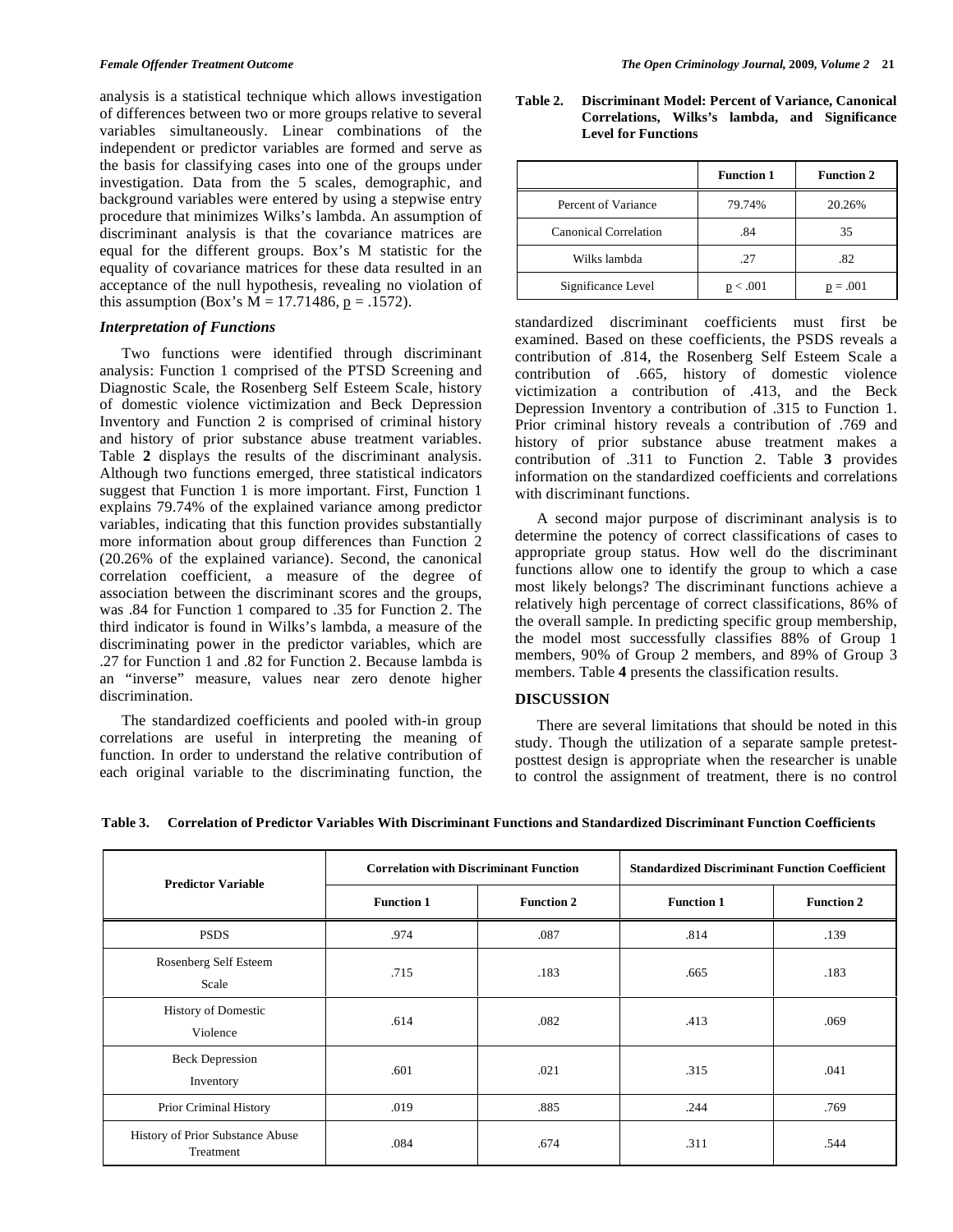| <b>Actual Group</b>     | n  | <b>Predicted Group Membership</b> |                |      |
|-------------------------|----|-----------------------------------|----------------|------|
| Membership              |    | 1                                 | $\overline{2}$ | 3    |
| Group 1                 | 36 |                                   |                |      |
| Pre-treatment           |    | 32                                | $\mathbf{0}$   | 4    |
| $\mathbf{n}$            |    | 87.5                              | $\Omega$       | 12.5 |
| $\%$                    |    |                                   |                |      |
| Group 2 Post-           | 43 |                                   |                |      |
| treatment               |    | 2                                 | 39             | 2    |
| $\mathbf{n}$            |    | 4.8                               | 90.4           | 4.8  |
| $\%$                    |    |                                   |                |      |
| Group 3                 | 21 |                                   |                |      |
| <b>Failed Treatment</b> |    | $\mathbf{1}$                      | $\mathbf{1}$   | 19   |
| n                       |    | 6.6                               | 6.6            | 89.2 |
| $\%$                    |    |                                   |                |      |

Note. Overall Percentage of Correctly Classified Cases = 86.3%.

group or random assignment of participants. Thus, control of extraneous factors is not as strong as in experimental designs. Limitations related to sampling concern the use of a nonprobability purposive sample. The sample employed in the current study represents those offenders who were considered too high a risk for remaining in the community; therefore, the sample may be comprised of one "extreme" or profile of female offender. Thus, conclusive statements about the total female substance abuse offender population cannot be made.

 The study's findings suggest that past victimizations and subsequent emotional conditions (PTSD, depression, and self esteem) have the strongest potential to distinguish treated from untreated female offenders. Two functions emerged from the model investigated, with the most powerful discriminant function, reflecting 79% of the variance, being comprised of the instruments assessing PTSD, depression, self esteem, and past victimization. An ongoing controversy exists in both the trauma and addiction fields regarding which disorder to treat first with proponents for either side insist that one condition exacerbates the other (Hien, *et al*., 2004). Findings from the present study concur with the premise that women with comorbid psychological problems face a higher risk of treatment failure (Kubiak, 2004; Pelissier, 2004).

 Results of this study are consistent with a considerable body of knowledge related to women substance abusers and trauma (Jordan *et al*.,1996: Telpin, *et al*., 1996: De Leon and Jainchill,1982: Falkin *et al*., 1994; Mc Clellan, Farabee, & Crouch, 1997; Ransom, Schneider, & Robinson-Sanford; 1996; Hein, Cohen, Mielle, Litt, & Capstick, 2004). In addition, that body of knowledge further documents that incarcerated women have experienced even greater exposure to trauma, domestic violence, related depression and lower self esteem than comparable samples of non incarcerated women (Jordan *et al*.,1996: Lake,1993: Singer *et al*.,1995).

This study looks at a group of women  $(n = 100)$  who are currently incarcerated and for whom we have data related to their outcome in a substance abuse treatment program offered by the correctional system. The outcome data reveal that those women who experienced higher rates of PTSD, have lower scores on self esteem, have a stronger history of domestic violence victimization and were more seriously depressed, experienced higher rates of treatment failure.

 These findings suggest that substance abuse treatment of incarcerated women must be focused on treating, not only the substance abuse issues, but also must address these serious coexisting conditions in order to have any chance of success. Substance abusing women who are convicted and come to a prison treatment program have also experienced numerous emotional and psychiatric conditions which make their substance abuse treatment much more difficult. Current substance abuse treatment protocols understand that the treatment needs of individuals who have a psychiatric disorder in combination with an alcohol and/or drug abuse disorder differ significantly from individuals with either a substance abuse disorder or a mental health disorder alone.

 Treatment for coexisting disorders has been delivered in three different ways: (1) Sequentially, which addresses either the substance abuse disorder or mental health disorder first and the remaining disorder second; (2) Parallel, which has a specialized program for treating each disorder individually. The client participates in the treatment of both disorders simultaneously but the treatment is done by each specialty in a separate program; and, (3) concurrently, where both types of disorders are addressed simultaneously in the same program structure at the same time. The concurrent model appears to be the most feasible in a prison setting because it provides a comprehensive assessment including both substance abuse issues and coexisting emotional and psychiatric conditions. The failure to address coexisting issues has an impact on treatment outcome, more specifically, it appears to enhance the risk of treatment failure. According to Riles (1994) effective treatment of coexisting conditions requires a program which includes the following major goals:

- 1) Engages the client in the process.
- 2) Accommodates various levels of severity.
- 3) Accommodates various levels of motivation and compliance.
- 4) Accommodates clients in different phases of the treatment process.

 This study reveals that a positive treatment outcome for substance abusing women conducted in a prison setting requires a sophisticated treatment program. Such a program addresses both the substance abuse issues and serious coexisting conditions which often occur in this population.

#### **REFERENCES**

- Ashley, O., Marsden, M., & Brady, T. (2003). Effectiveness of substance abuse treatment programming for women: A review. *The American Journal of Drug and Alcohol Abuse, 29,* 19-53.
- Beck, A.T., Steer, R.A., & Garbin, M.G. (1988). Psychometric properties of the Beck Depression Inventory: Twenty-five years of evaluation. *Clinical Psychology Review, 8,* 77-100
- Campbell D.T., & Stanley J.C. (1963). *Experimental and Quasi Experimental Design for Research.* Boston, MA: Houghton Mifflin Co.